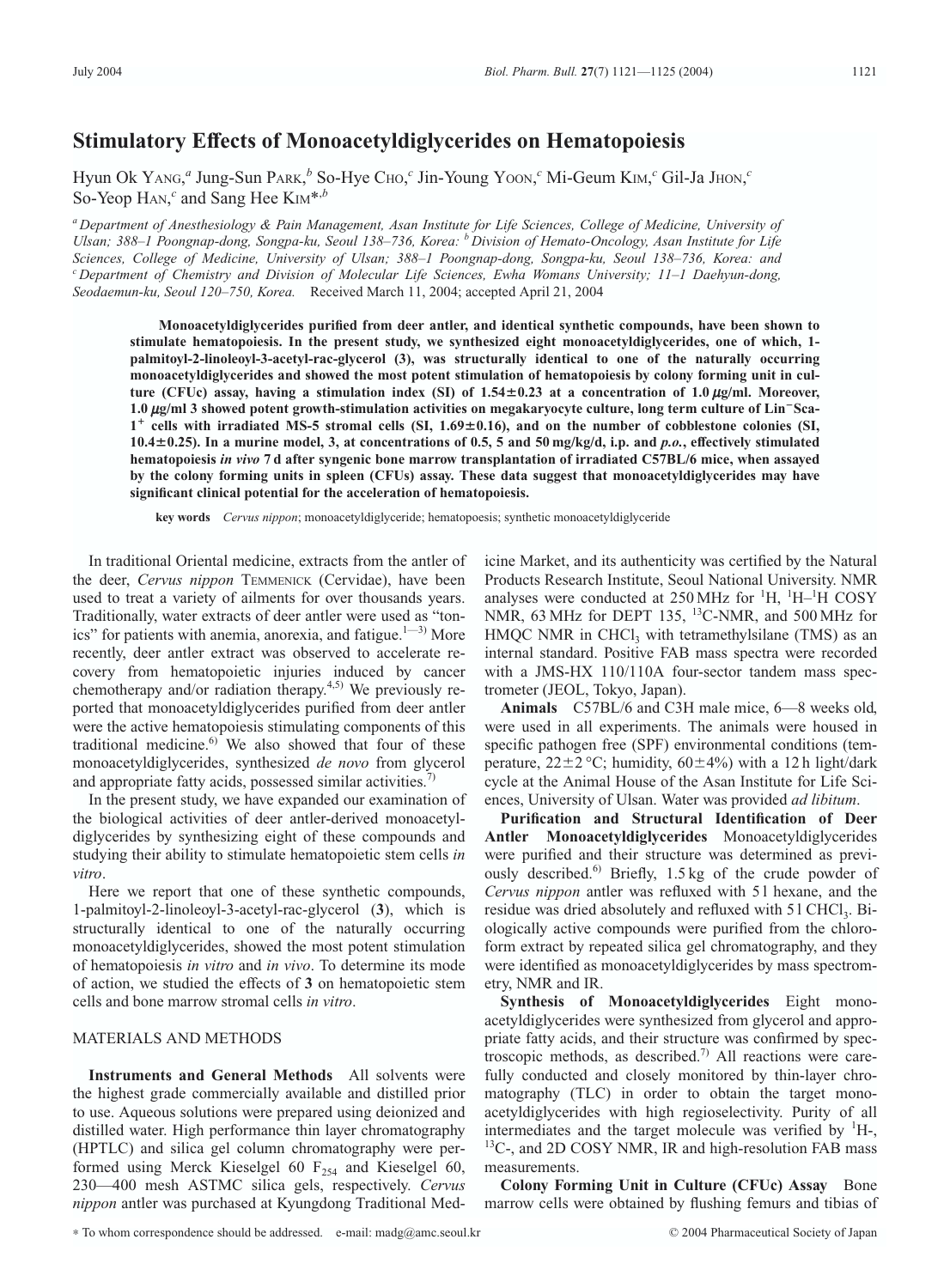mice, and single cell suspensions were obtained by repeated aspiration. Suspensions of bone marrow cells were passed through a Sephadex G-10 column to remove adherent cells, including macrophages and stromal cells. The bone marrow cells were further purified by discontinuous percoll gradient centrifugation (1.063 $\leq \rho \leq 1.075$ ) to obtain a stem cell rich fraction of low density (LD) cells. LD cells  $(3\times10^5/35 \text{ mm})$ Petri dish) were cultured in medium containing 1.1% methylcellulose, 20% fetal bovine serum (FBS), and 1% penicillin– streptomycin. Monoacetyldiglycerides dissolved in 0.1% ethanol were added to the dishes at concentrations of 0.1 and 1  $\mu$ g/ml, and the cells were cultured for 1 week at 37 °C in a  $5\%$  CO<sub>2</sub> incubator. The number of colonies was counted under an inverted microscope and compared with control dishes. Colony forming efficiency was expressed as stimulation index (SI) according to the equation,

```
SI = \frac{\text{total no. of colonies in sample group}}{}total no. of colonies in control group
```
The LD cells were treated with a mixture of mAbs against CD4, CD8, Mac-1, Gr-1, and TER119, followed by extraction with anti-biotin micro-magnetic beads (MACS beads, Miltenvi Biotec, Bergich Gladbach, Germany) to deplete cells of the myeloid/lymphoid lineage.  $Lin^-$  cells were labeled with anti-Sca-1 micro-magnetic beads to isolate Sca- $1^+$  cells using a MACS column (Miltenvi). Lin<sup>-</sup>Sca- $1^+$  cells were plated at  $1.2 \times 10^4$  cells/dish in 35-mm<sup>2</sup> tissue culture dishes and grown for 14 d at 37 °C in a 5%  $CO<sub>2</sub>$  incubator in Iscove's modified Dulbecco's medium (IMDM, GIBCO, Grand Island, NY, U.S.A.) supplemented with 10% FBS (GIBCO), 10% abdominal wall-conditioned medium, and 1.1% methylcellulose, with or without 0.1 or 1  $\mu$ g/ml purified monoacetyldiglycerides from deer antler or synthetic compound **3**.

**Long Term Culture of Lin**-**Sca-1 Cells with Stromal Cells Exposed to Compound 3** MS-5 cells, a mouse stromal cell line derived from C3H bone marrow cells, $^{8}$  were irradiated at 20 Gy with a cesium $137$  irradiator. The MS-5 cells were exposed to 3 at concentrations of 0.01, 0.1 and 1  $\mu$ g/ml or to 0.1% ethanol-medium solution (negative control) for 24 h after irradiation. Cells were cultured in  $\alpha$ -MEM supplemented with 12.5% FBS, 12.5% horse serum (Gibco) and  $10^{-6}$  M/l hydrocortisone, washed with medium, and co-cultured for 6 weeks with  $\text{Lin}^-\text{Sca-1}^+$  cells  $(1\times10^3 \text{ per } 25 \text{ cm}^2)$ flask), replacing the medium every week. The number of cobble stone colonies per flask was counted. $9,10)$ 

**Expression of SDF-1 mRNA in MS-5 Cells by Real-Time SyBr® Green PCR** Quantitative RT-PCR was performed on RNA derived from MS-5 cells pretreated with **3** and from untreated cells. Real-time PCR SyBr Green PCR systems for mouse glyceraldehyde-3-phosphate dehydrogenase (GAPDH) and SDF-1 were run in separate wells. The PCR reactions contained 50 nm of each primer and PCR Mastermix (SyBr Green Universal PCR Mastermix, Applied Biosystems), containing 10 mm Tris–HCl (pH 8.3), 50 mm KCl,  $5 \text{ mm } \text{MgCl}_2$ ,  $2.5 \text{ mm }$  deoxynucleotide triphosphates, 0.625 AmpliTaq Gold DNA polymerase, 0.25 U AmpErase UNG, and  $5 \mu l$  of the diluted cDNA sample in a final volume of  $25 \mu$ . The samples were placed in 96-well plates and amplified in an automated fluorometer (ABI Prism 7700 Sequence Detection System, Applied Biosystems). The amplification conditions were 2 min at 50 °C and 10 min at 95 °C, followed by 40 cycles of 30 s at  $94^{\circ}$ C, 30 s at 56 °C and 50 s at 72 °C. Quantitation was achieved by the standard curve method, and results are reported as the n-fold difference relative to a calibrator cDNA. Primers for SDF-1 were 5'-GCA TCA GTG AGG GTA AAC CAG T-3' (sense) and 5'-CCA GGT ACT CTT GGA TCC ACT T -3' (antisense).

**Megakaryocyte Culture** Livers were removed from the fetuses of 2-week pregnant C57BL/6 mice. The livers were minced, repeatedly aspirated through a 23 gauge needle, and passed through nylon wool to remove debris and clumps.<sup>11)</sup> Cells were suspended in high glucose  $(2.5 \text{ g/ml})$  DMEM (GIBCO) containing 10% FBS and cultured for 7 d at  $1\times10^{5}$ cells per well in 6-well plates, with  $3(1 \mu g/ml)$ , interleukin (IL)-11 (50 ng/ml) or TPO (50 ng/ml), with a change of medium every 3 d. The numbers of megakaryocytes and proplateletes were counted under inverted microscope.

**Colony Forming Units in Spleen (CFUs) Assay** *in Vivo* This assay has been described previously.<sup>9,12)</sup> To examine the effects of **3** on primitive hematopoietic stem cells, 20 C57BL/6 mice were irradiated at 8.5 Gy using a cesium<sup>137</sup> irradiator, and each mouse was injected in the tail vein with  $5\times10^5$  viable bone marrow stem cells for syngenic bone marrow transplantation (BMT). The mice were divided into four groups of five each. Mice in the control group received PBS, whereas mice in the experimental groups were administered **3**, at doses of 0.5, 5 and 50 mg/kg/d, i.p. or *p.o.*, for 7 d after syngenic BMT. On day 14 after BMT, all mice were sacrificed, and their spleens were removed, fixed in formalin, stained with hematoxylin and eosin, and examined by light microscopy.

**Endotoxin Test** An endotoxin assay was performed on each fraction of the chloroform extracts, purified monoacetyldiglycerides from deer antler, and synthetic compounds by the Limulus Amebocyte Lysate (LAL) test, using KTA LAL reagents purchased from Charles River Endosafe, U.S.A., according to the manufacturer's protocol. All materials used were endotoxin free.

#### RESULTS

**Purification and Structural Determination of Hematopoietic Stem Cell-Stimulating Monoacetyldiglycerides from** *Cervus nippon* **Deer Antler** During the fractionation of the deer antler extracts and the subsequent chromatographic purification process, each fraction was assayed *in vitro* for its ability to stimulate the growth of hematopoietic stem cells. The purified bioactive fraction, which had a stimulation index of  $1.40 \pm 0.05$ , was shown by <sup>1</sup>H-, <sup>13</sup>C-, and 2D-NMR spectroscopy, as well as by FAB-MS and MS-MS, to be a mixture state of monoacetyldiglycerides.<sup>6)</sup>

**Synthesis of Monoacetyldiglycerides** We synthesized eight monoacetyldiglycerides, structurally identical to the naturally occurring compounds (Fig. 1). One of these monoacetyldiglycerides, 1-palmitoyl-2-linoleoyl-3-acetylrac-glycerol (**3**), showed the highest stimulation of hematopoiesis *in vitro*.

**Colony Forming Unit in Culture (CFUc) Assay** We found that, using LD cells, synthetic compound **3**, at concentrations of 0.1 and 1.0  $\mu$ g/ml, had a stimulation index over 1.5 times that of control, when tested in a CFUc assay (Table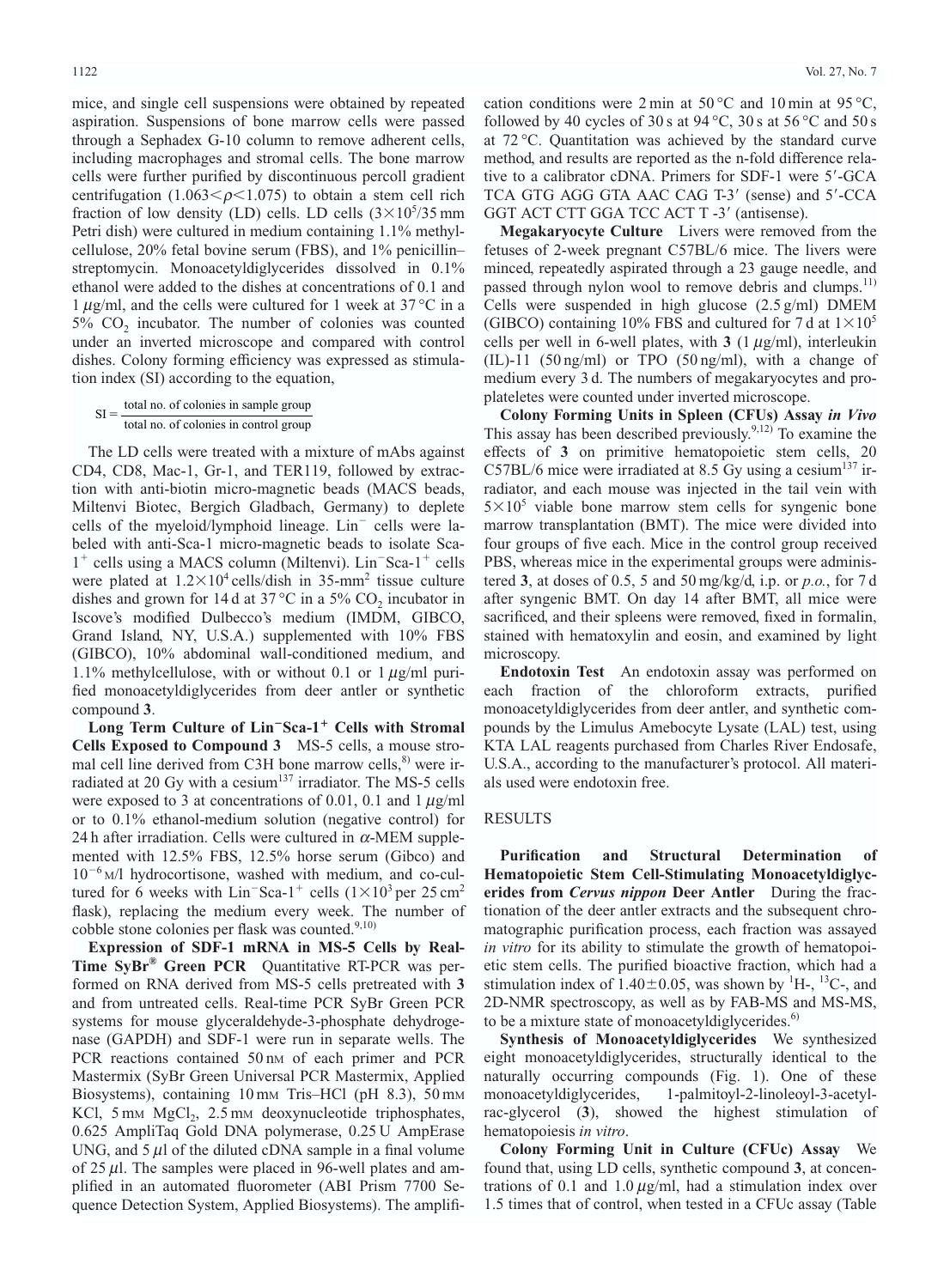

Monoacetyldiglyceride-1 (1): R<sub>1</sub>=oleoyl, R<sub>2</sub>=palmitoyl

-2 (2):  $R_1$ =palmitoyl,  $R_2$ =oleoyl -3 (3):  $R_1$ =palmitoyl,  $R_2$ =linoleoyl -4 (4):  $R_1$ =palmitoyl,  $R_2$ =linoenoyl -5 (5):  $R_1$ =palmitoyl,  $R_2$ =arachidonoyl -6 (6): R<sub>1</sub>=palmitoyl, R<sub>2</sub>=docosahexaenoyl -7 (7):  $R_1$ = linoleoyl,  $R_2$ = linoleoyl -8 (8):  $R_1$ = linoleoyl,  $R_2$ =oleoyl

Fig. 1. Structures of Eight Synthetic Monoacetyldiglycerides

Table 1. Stem Cell Stimulation Index of Eight Synthetic Monoacetyldiglycerides in CFUc Assay

| Monoacetyldiglyceride                               | Concentration<br>$(\mu$ g/ml) | Stimulation index   |
|-----------------------------------------------------|-------------------------------|---------------------|
| Monoacetyldiglyceride-1 (1)                         | 1.0                           | $1.51 \pm 0.05$ **  |
|                                                     | 0.1                           | $1.38 \pm 0.10*$    |
| Monoacetyldiglyceride-2 (2)                         | 1.0                           | $1.47 \pm 0.13*$    |
|                                                     | 0.1                           | $1.33 \pm 0.18$     |
| Monoacetyldiglyceride-3 (3)                         | 1.0                           | $1.54 \pm 0.03$ *** |
|                                                     | 0.1                           | $1.46 \pm 0.03***$  |
| Monoacetyldiglyceride-4 (4)                         | 1.0                           | $1.31 \pm 0.14*$    |
|                                                     | 0.1                           | $1.32 \pm 0.12*$    |
| Monoacetyldiglyceride-5 (5)                         | 1.0                           | $1.19 \pm 0.06$     |
|                                                     | 0.1                           | $1.12 \pm 0.09$     |
| Monoacetyldiglyceride-6 (6)                         | 1.0                           | $1.25 \pm 0.06$     |
|                                                     | 0.1                           | $1.02 \pm 0.07$     |
| Monoacetyldiglyceride-7 (7)                         | 1.0                           | $1.10 \pm 0.18$     |
|                                                     | 0.1                           | $1.02 \pm 0.07$     |
| Monoacetyldiglyceride-8 (8)                         | 1.0                           | $1.12 \pm 0.12$     |
|                                                     | 0.1                           | $1.24 \pm 0.19$     |
| Purified monoacetyldiglycerides<br>from deer antler | 1.0                           | $1.40 \pm 0.05$     |

 $* p < 0.05, ** p < 0.005, *** p < 0.001$  compared with control. Low density (LD) cells were cultured for 1 week with or without the indicated monoacetyldiglyceride, and the number of colonies was counted. Stimulation index=No. of CFUc on sample well/No. of CFUc on control well. Numbers represent the mean $\pm$ S.D. of triplicate wells in at least three independent experiments.

1). When combined with IL-3, **3** stimulation of stem cells was 2.30 times higher than that of control (Table 2).

 $Lin-Sca-1^+$  cells from mouse bone marrow were used to study the biological activities of purified deer antler monoacetyldiglycerides and compound **3**. Purified monoacetyldiglycerides, at concentrations of 0.1 and  $1.0 \mu g/ml$ , stimulated hematopoiesis in the CFUc assay, with stimulation indices of  $1.3\pm0.07$  and  $1.1\pm0.10$ , respectively. Cells treated with  $1.0 \mu g/ml$  compound **3** produced more and larger colonies than untreated cells (Fig. 2). Similar results were observed with cells treated with 0.01 and 0.1  $\mu$ g/ml compound **3** (data not shown).

**Long Term Culture of Lin**-**Sca-1 Cells with Stromal Cells Exposed to 3** The next step was to examine the ef-

Table 2. Stem Cell (LD Cell) Stimulation Index of **3** and IL-3

| Groups | Samples                   | Colony count $(\pm S.E.)$ | Stimulation index |
|--------|---------------------------|---------------------------|-------------------|
|        | Control                   | $67.8 \pm 3.2$            | $1.00 \pm 0.04$   |
| Н      | IL-3 $(20 \text{ ng/ml})$ | $124.5 \pm 5.9$           | $1.84 \pm 0.09$   |
| Ш      | 3 (0.1 $\mu$ g/ml)        | $99.3 \pm 1.8$            | $1.46 \pm 0.03$   |
| IV     | 3 (0.1 $\mu$ g/ml)        | $156.0 \pm 2.8$           | $2.30 \pm 0.04$   |
|        | $+IL-3$ (20 ng/ml)        |                           |                   |

 $p$  value: Group II and IV,  $p$ <0.005; Group III and IV,  $p$ <0.001.

B A

Fig. 2. Effect of **3** on CFUc Colony Counts and Sizes

 $Lin-Sca-1^+$  cells were cultured for 14 d in 1.1% methylcellulose-containing conditioned medium without (A) or with (B)  $1 \mu g/ml$  compound  $3$  for 14 d. Cells treated with **3** showed more and larger colonies than untreated cells.

fects of  $3$  on primitive hematopoietic stem cells.  $Lin<sup>-</sup>Sca-1<sup>+</sup>$ cells were cultured over a bed of irradiated MS-5 cells that had been pre-treated in the presence or absence of compound **3**, as described in the Methods section.  $Lin<sup>-</sup>Sca-1<sup>+</sup>$  cells cultured over MS-5 cells pre-treated with **3** produced a higher number of cobble stone colonies than  $Lin<sup>-</sup>Sca-1<sup>+</sup>$  cells cultured over untreated MS-5 cells (Fig. 3, Table 3).

**Expression of SDF-1 mRNA by MS-5 Bone Marrow Stromal Cells** MS-5 stromal cells were treated with compound **3** for 24 h and assayed for expression of mRNA specific to the chemokine SDF-1 by real-time quantitative RT-PCR, with GAPDH mRNA expression as an internal control. The SDF-1/GAPDH mRNA ratio in MS-5 cells cultured with **3** was  $3.020 \pm 0.025$ , compared with  $0.0696 \pm 0.034$  in MS-5 cells cultured in the absence of **3** (Table 4).

**Megakaryocyte Culture** When we cultured fetal liver stem cells in the presence of  $3(1 \mu g/ml)$ , IL-11 (50 ng/ml) or TPO (50 ng/ml) for 7 d, and counted the number of megakaryocytes and proplatelets, we found that **3** had a stimulation index of  $1.69 \pm 0.16$ , compared with  $2.63 \pm 0.03$  for TPO and  $1.43 \pm 0.22$  for IL-11 (Table 5).

**Colony Forming Units in Spleen (CFUs) Assay** *in Vivo* In order to determine the *in vivo* effect of **3** on the recovery of hematopoiesis, a CFUs assay was performed in heavily irradiated mice. Mice treated with **3** at a dose of 50 mg/kg/d showed a marked increase in splenic nodules and primitive progenitor cells (Fig. 4). Similar results were observed in mice treated with 0.5 and 5.0 mg/kg/d **3** (data not shown).

**Endotoxin Test** All the chloroform extracts and purified bioactive monoacetyldiglycerides from deer antler, as well as all synthetic compounds including **3**, were negative in the en-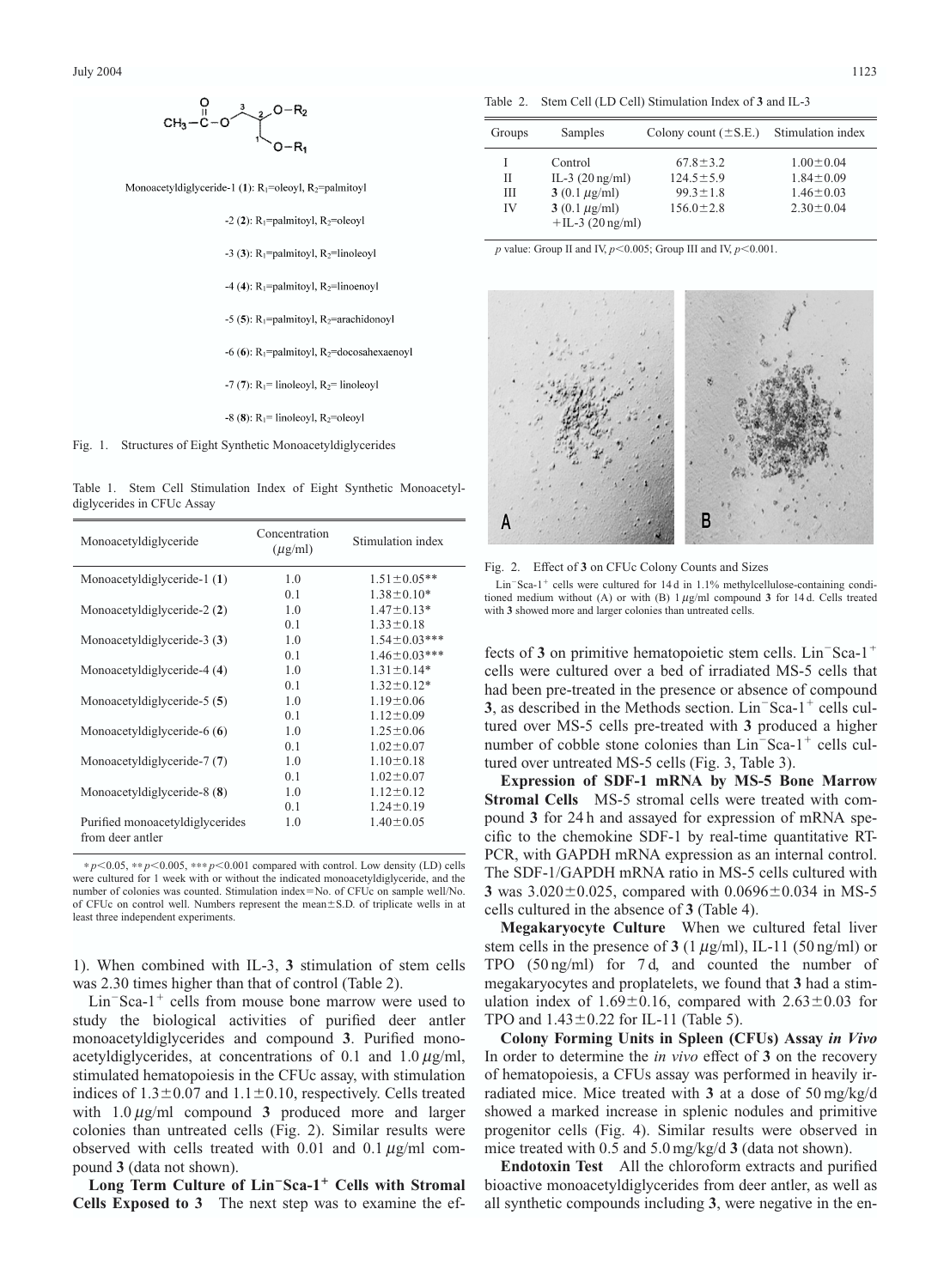

Fig. 3. Cobblestone Colonies of Lin<sup>-</sup>Sca-1<sup>+</sup> Cells Cultured for 6 Weeks with MS-5 Cells (A) or MS-5 Cells Pre-treated with  $1 \mu g/ml 3$  (B)

MS-5 cells pre-treated with **3** showed more and larger cobble stone colonies than untreated cells.

Table 3. Effects of 3 on Proliferation of Lin<sup>-</sup>Sca-1<sup>+</sup> Cells in Long-Term Culture

| Condition $(\mu g/ml)$ | No. of cobblestone colonies per flask |
|------------------------|---------------------------------------|
| Control                | $1.2 \pm 0.12$                        |
| 0.01<br>3              | $5.0 \pm 0.21*$                       |
| 0 <sub>1</sub>         | $5.7 \pm 0.24*$                       |
| 1 <sub>0</sub>         | $10.4 \pm 0.25*$                      |

 $* p<0.05$ . MS-5 were pre-incubated in the presence or absence of 3 for 1 d and washed twice. Sca-1 positive cells were cultured for 6 weeks on MS-5 cells treated in the presence or absence of **3**, and the number of cobblestone colonies per flask was counted.

Table 4. Effect of **3** on the SDF-1 mRNA Level of MS-5 Cells

| Group   | $SDF-1$              | GAPDH                | SDF-1/GAPDH         |
|---------|----------------------|----------------------|---------------------|
| Control | $0.0108 + 0.0007$    | $0.0155 \pm 0.0005$  | $0.696 \pm 0.034$   |
| 3       | $0.0209 \pm 0.0002*$ | $0.0069 \pm 0.0008*$ | $3.020 \pm 0.025$ * |

\* *p*-0.05 compared with control. The detector curves of GAPDH and SDF-1 showed a satisfactory slope curve:  $R_2$  of SDF-1, 0.998514;  $R_2$  of GAPDH, 0.997763. Data reported are the means $\pm$ S.D. of triplicate reactions.

Table 5. Stimulation Index of **3** in Megakaryocyte (Pro-platelet) Proliferation Assay

| Condition                  | Stimulation index |
|----------------------------|-------------------|
| $TPO(50 \text{ ng/ml})$    | $2.63 \pm 0.03*$  |
| IL-11 $(50 \text{ ng/ml})$ | $143 + 022$       |
| $3(1 \mu g/ml)$            | $1.69 \pm 0.16*$  |

 $* p<0.005$ . Stimulation index=No. of megakaryocytes on sample well/No. of megakaryocytes on control well. All tests were repeated more than three times, each in triplicate.





Fig. 4. Microscopic Examination of Spleens from Mice Treated with **3** (A, D) Control mice; (B, E) Mice treated with **3** (50 mg/kg/d i.p.); (C, F) Mice treated with **3** (50 mg/kg/d *p.o.*). (E, F) Higher magnification of micrographic section of mice treated with **3**, the arrowhead indicates an increase in splenic nodules comprised of progenitor cells. Treatment with **3** i.p or *p.o.* (B, C, E, F) markedly increased the number of splenic nodules and the numbers of primitive progenitor cells and megakaryocytes.

dotoxin test (data not shown).

#### DISCUSSION

We previously showed that monoacetyldiglycerides isolated from deer antler, *Cervus nippon*, were potent stimulants of hematopoiesis *in vitro*. We demonstrated that these active compounds were monoacetyldiglycerides by mass, NMR and IR spectrometry.<sup>6)</sup> In addition, six monoacetyldiglycerides compounds were synthesized,<sup>7)</sup> of which one, compound 3, showed hematopoietic stimulatory activity.<sup>6)</sup> In the present study, we synthesized 8 monoacetyldiglycerides and assayed their effects on hematopoietic stem cell stimulation *in vitro* and *in vivo*, in order to determine their mechanism of action. One of these synthetic compounds, 1-palmitoyl-2-linoleoyl-3-acetyl-rac-glycerol (**3**), which was structurally identical to one of the naturally occurring monoacetyldiglycerides, showed the most potent stimulation effect of hematopoiesis *in vitro*. We therefore assayed the stimulatory effects of **3** on hematopoietic stem cells and bone marrow stromal cells, both *in vitro* and *in vivo*.

The results of the CFUc assay showed that compound **3** stimulated the proliferation of bone marrow stem cells under both culture conditions, *i.e.*, in the presence or absence of IL-3, with the combination with IL-3 showing the highest BM stimulatory activity.

We used the CFUs assay to evaluate the biological activities of naturally occurring and synthetic monoacetyldiglycerides on primitive stem cells *in vivo*. In heavily irradiated mice, splenic colonies eight days after BMT were shown by CFUs assays to be comprised of multiple differentiated com